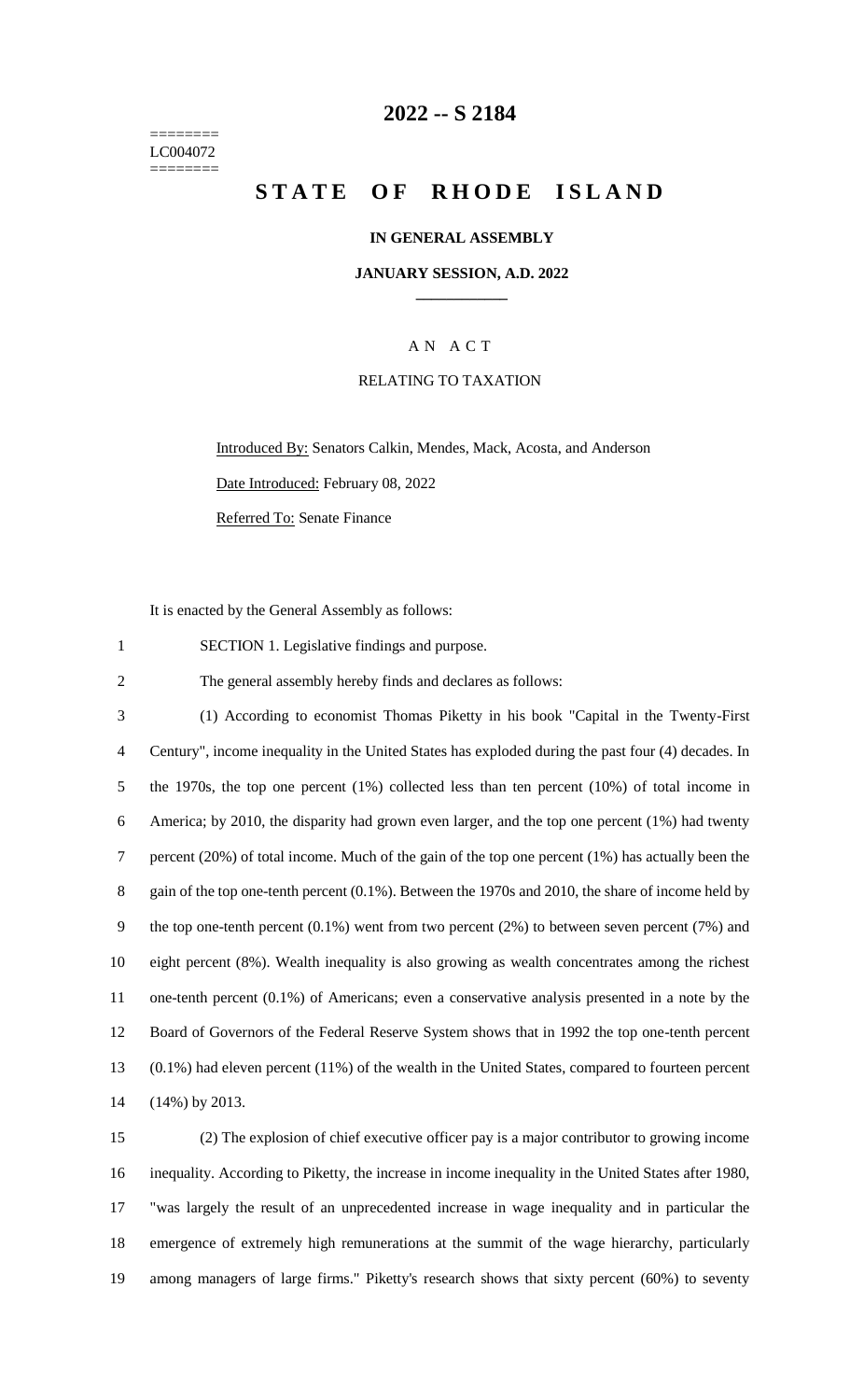1 percent (70%) of people in the top one-tenth percent (0.1%) of income in the United States are 2 these very highly paid executives.

 (3) The Center on Budget and Policy Priorities reports that between 1979 and 2007, average after tax income for the top one percent (1%) of income earners rose by three hundred fourteen 5 percent (314%), while average after tax income for the middle sixty percent (60%) rose by only forty-two percent (42%).

 (4) Average worker compensation has grown just ten and three-tenths percent (10.3%) since 1978, while compensation of chief executive officers has increased about nine hundred forty- one percent (941%). Data from the Economic Policy Institute show that chief executive officers in the nation's largest corporations made an average of fifteen million five hundred thousand dollars (\$15,500,000) in compensation in 2015, or two hundred seventy-six (276) times the annual average pay of the typical worker.

 (5) A 2016 report by the Economic Policy Institute found that, over the last three (3) decades, chief executive officer compensation nationally has grown faster than other highly paid workers and is growing faster than corporate profits, the pay of the top one-tenth percent (0.1%) of all earners, and stock market growth.

 (6) In 2015, the U.S. Securities and Exchange Commission adopted a rule requiring public corporations to disclose the ratio of the compensation of its chief executive officer to the median compensation of its employees. The new disclosure will help shareholders better evaluate chief executive officer compensation based on performance, and it offers local and state policymakers a tool for penalizing or rewarding corporations based on its ratio of chief executive officer to median worker pay, in order to develop policies to address the growing income inequality and gap between the very rich and the middle class. Publicly traded corporations are required to report the pay ratio for fiscal years that begin on or after January 1, 2017.

 (7) Research indicates that corporations with high chief executive officer-worker pay ratios have lower employee morale and lower shareholder returns compared to corporations with lower ratios. For example, the job site Glassdoor analyzed one million two hundred thousand (1,200,000) chief executive officer ratings from current and former employees, finding that higher chief executive officer compensation is statistically linked with lower approval ratings for those executives. And, a review of pay ratios and long-term shareholder returns by CtW Investment Group found that corporations with high pay ratios perform worse than corporations with lower ratios over the next five (5) years.

 (8) The spectacular concentration of income and wealth among the top one percent (1%) and one-tenth percent (0.1%) is bad for the economy and bad for democracy. If other jurisdictions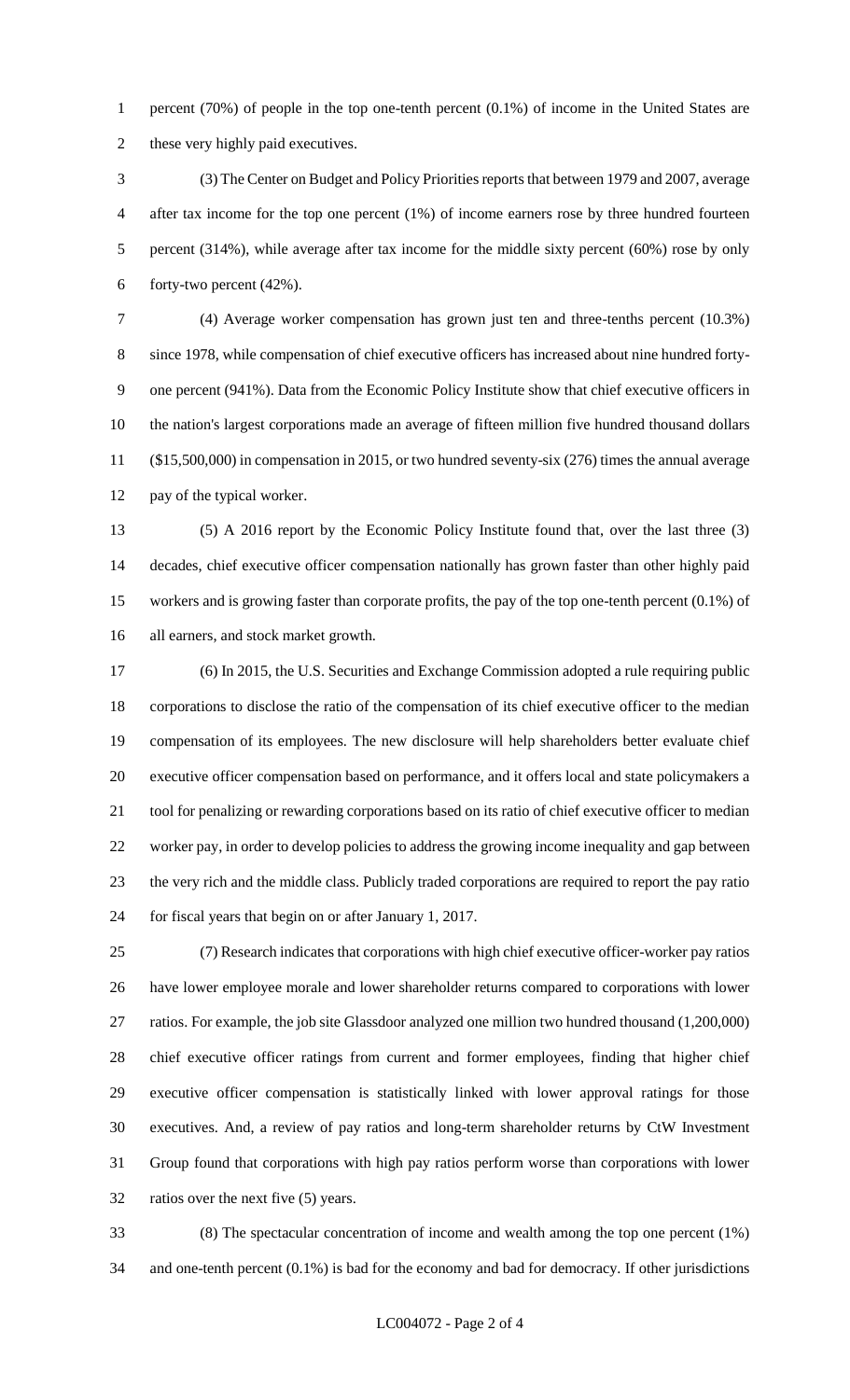follow Rhode Island's lead in enacting policies based on the U.S. Securities and Exchange Commission disclosures, shareholders may realize that extreme chief executive officer to median worker pay ratios reduce their profits and, with this result in mind, make changes to their pay structure.

- 5 SECTION 2. Chapter 44-11 of the General Laws entitled "Business Corporation Tax" is 6 hereby amended by adding thereto the following section:
- 

7 **44-11-2.4. Pay ratio surtax.** 

- 8 (a) Pay ratio surtax shall be applicable to publicly traded corporations subject to U.S.
- 9 Securities and Exchange Commission pay ratio reporting requirements. The following surtax is
- 10 imposed in addition to the tax established in  $\S$  44-11-2:
- 11 (1) For tax years beginning on or after January 1, 2023, a surtax of ten percent (10%) on
- 12 the amount of the tax computed under § 44-11-2 is imposed if a corporation subject to this section
- 13 reports a pay ratio of at least one hundred to one (100:1) but less than two hundred fifty to one
- 14 (250:1) on U.S. Securities and Exchange Commission disclosures.
- 15 (2) For tax years beginning on or after January 1, 2023, a surtax of twenty-five percent
- 16 (25%) on the amount of the tax computed under § 44-11-2 is imposed if a corporation subject to
- 17 this section reports a pay ratio of two hundred fifty to one (250:1) or greater on U.S. Securities and
- 18 Exchange Commission disclosures.
- 19 (3) The surtax shall be added to the amount of the tax computed under § 44-11-2 in
- 20 computing the total tax due by the corporation for the taxable year or years under this chapter. The
- 21 estimated tax provisions of chapter 26 of title 44 shall apply to the surtax.
- 22 SECTION 3. This act shall take effect upon passage.

======== LC004072 ========